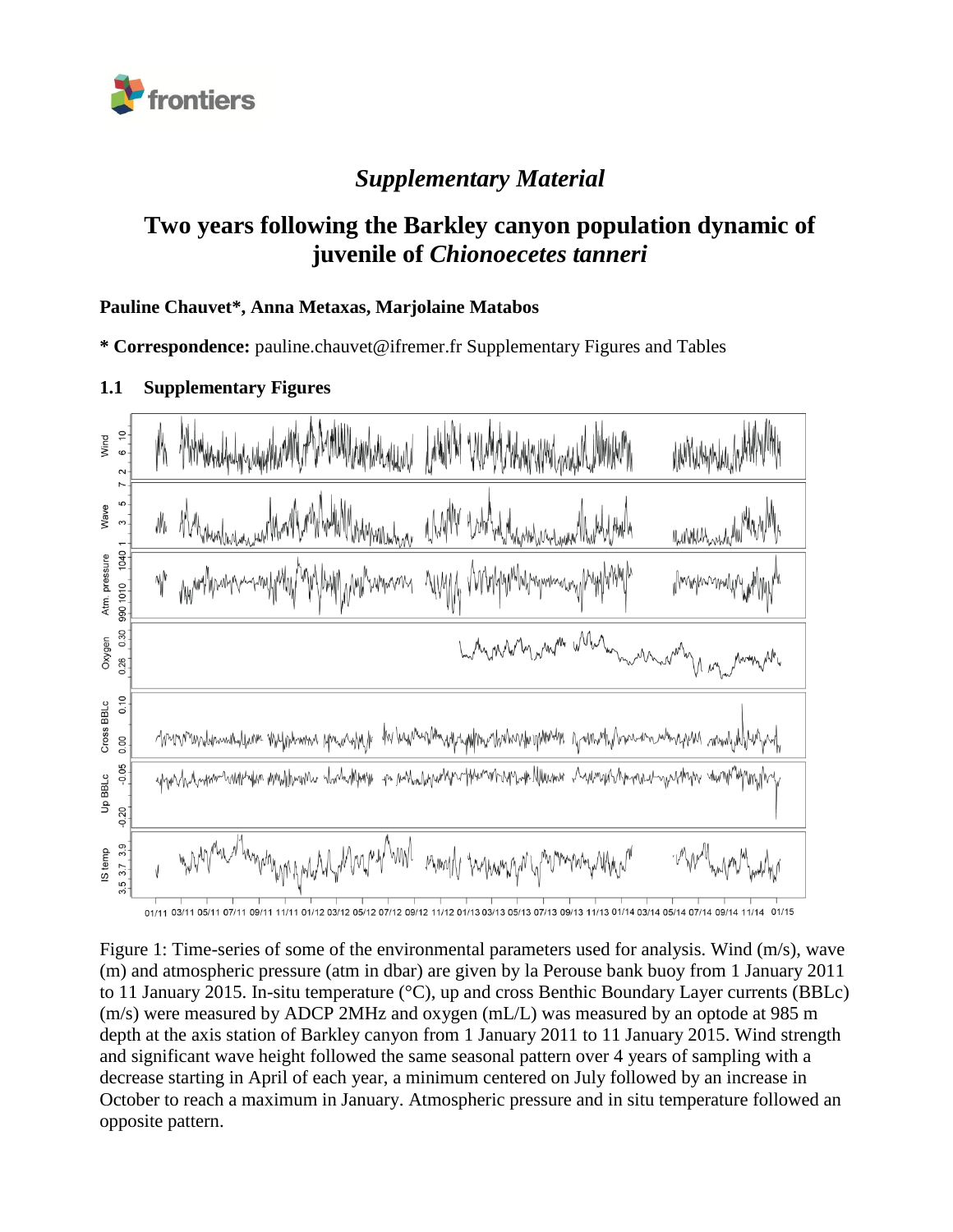

Figure 2: Surface Chlorophyll Concentration (mg/m3), Chlorophyll-a, Aqua Modis, NPP, 0.025 degrees, North East Pacific Ocean, off Vancouver coast, from 01 January 2011 to 11 January 2015. For each square there is the experimental monthly composite of chlorophyll with longitude from 226°E to 234 °E in function of time; from latitude =49°N (top square) to latitude = 47°N (bottom square). Data courtesy of NOAA NMFS SWFSC ERD. The highest concentration in surface chlorophyll was observed during late summer of each year and at slightly northern location than Barkley canyon (49° N versus 48.2°N). Winter 2013-2014 revealed a smaller decrease in concentration and summer 2014 showed higher concentration levels than the other years.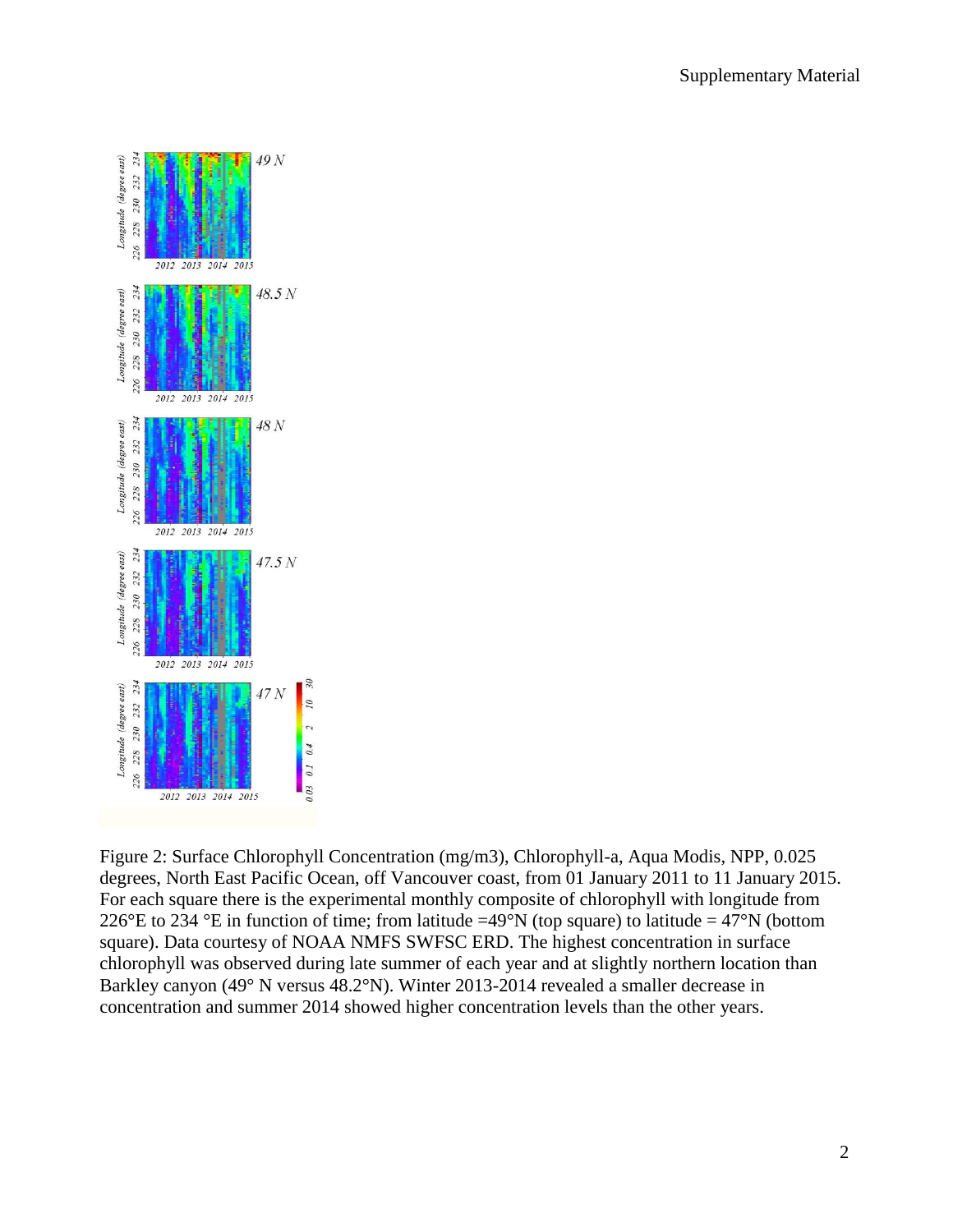

Figure 3: Map of *Chionoecetes tanneri* (bottom) and *C.angulatus* (top) caught by trawl survey from 1975 to 2016 furnished by the FRAM Data Warehouse based on all data collected by the NOAA Northwest Fisheries Science Center (NWFSC) Fishery Resource Analysis and Monitoring (FRAM) division. West Coast Groundfish Bottom Trawl Survey, NOAA Fisheries, NWFSC/FRAM, 2725 Montlake Blvd. East, Seattle, WA 98112.